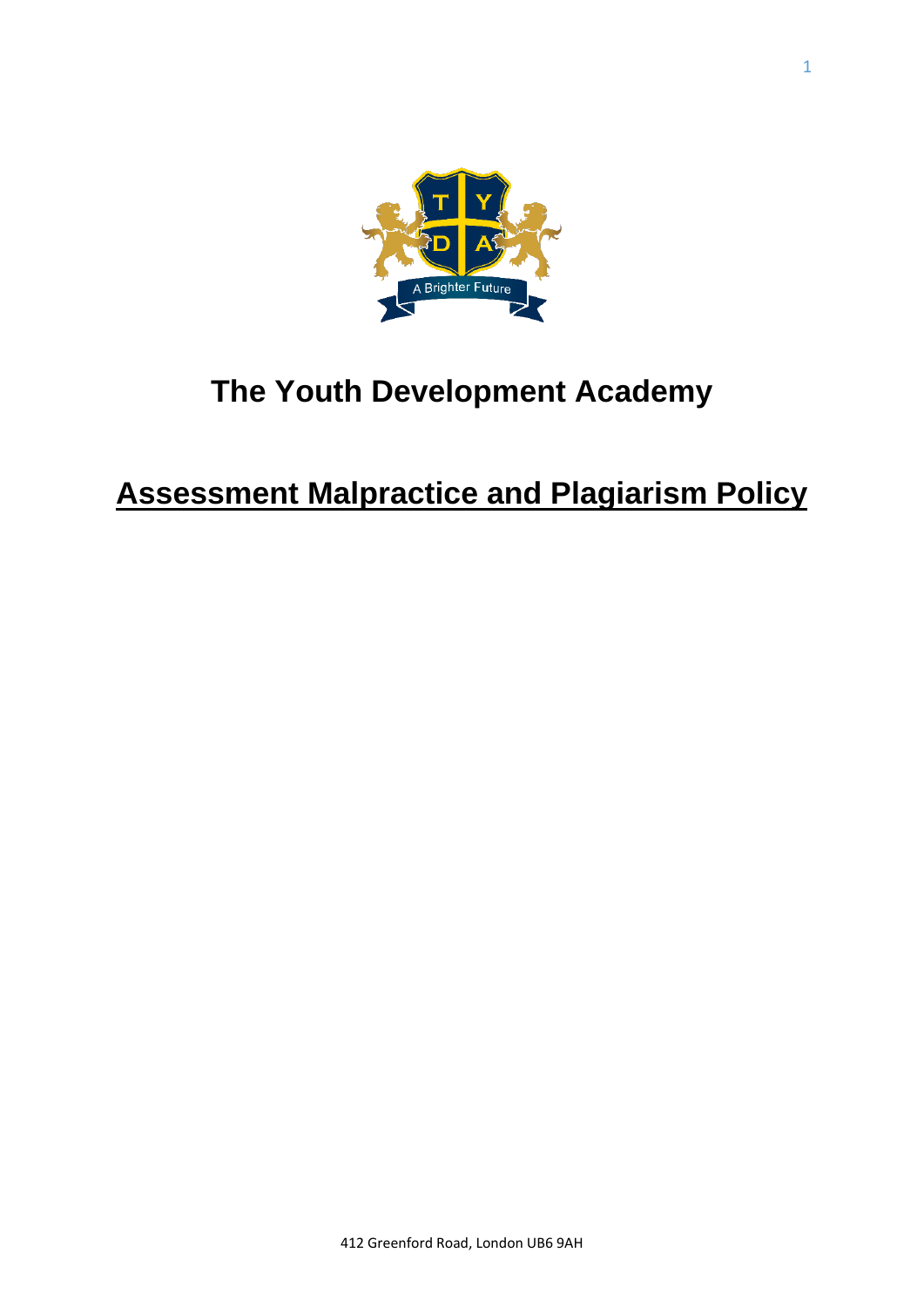# **Assessment Malpractice Policy**

## **Aim**

The aim of this policy is to ensure that there are no acts that seek to undermine the integrity and validity of assessment and the certification of the qualifications.

# **Malpractice**

The term malpractice covers any deliberate actions, neglect, default or other practice that compromises, or could compromise the:

- assessment process;
- integrity of a regulated qualification;
- validity of a result or certificate;
- reputation and credibility of the Awarding Organisation; or,
- qualification or the wider qualifications community.

Malpractice may include a range of issues from the failure to maintain appropriate records or systems to the deliberate falsification of records in order to claim certificates.

## **Maladministration**

Maladministration is any activity, neglect, default or other practice that results in the Awarding Organisation Approved Centre or Learner not complying with the specified requirements for delivery of the qualifications as set out in the relevant codes of practice, where applicable.

All Learners enrolled on any qualification must be registered with the relevant awarding organisation.

# **Procedure**

The Academy does not tolerate actions or attempted actions of malpractice by:

- Students, or
- **Staff**

The Academy may enforce penalties and/or sanctions on Students where incidents or (attempted incidents) of malpractice have been identified and proven.

A rigorous assessment process will be open and fair when handling incidents or (attempted incidents) of malpractice.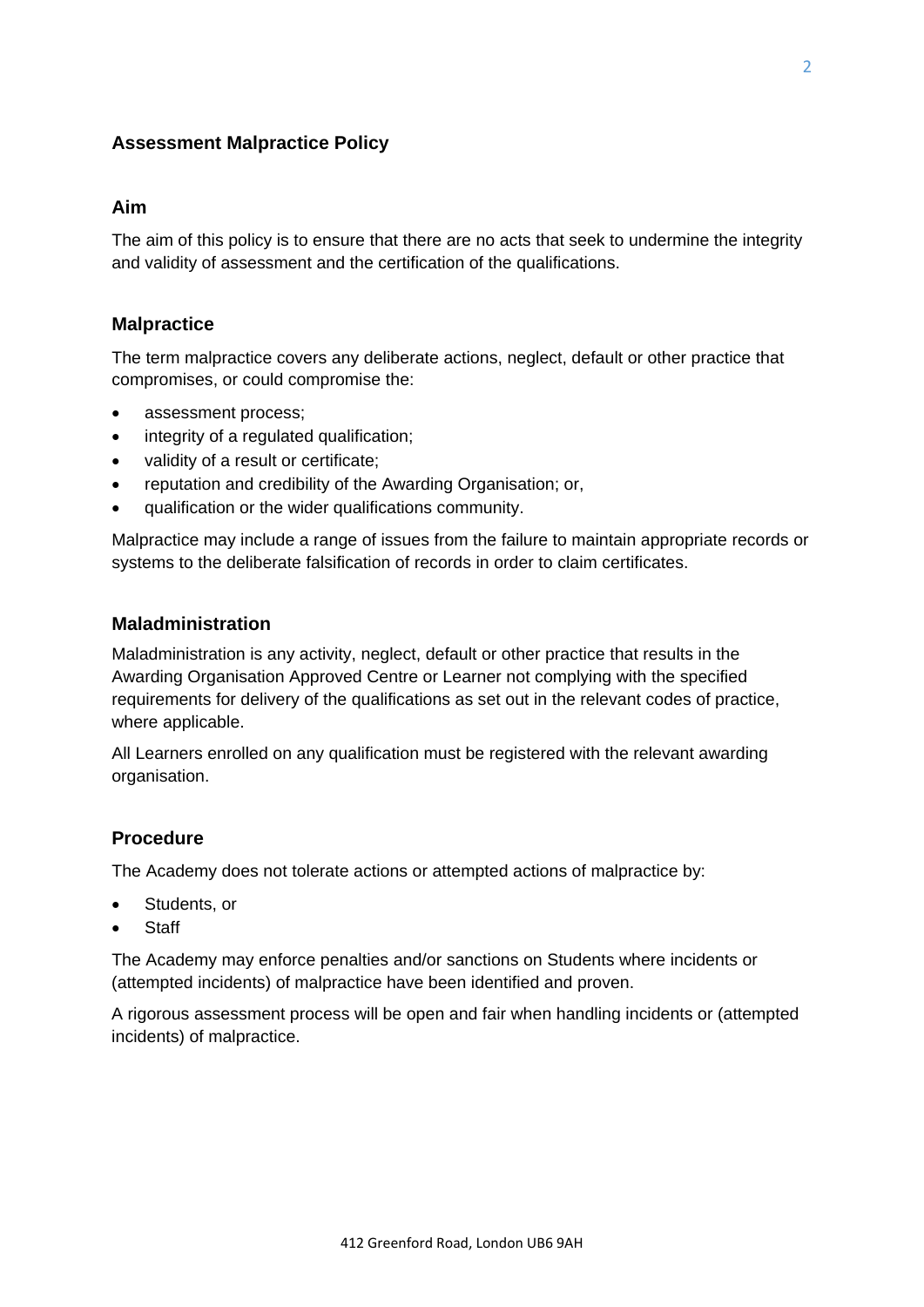The policy on malpractice aims to:

- Record the incidents or (attempted incidents) of malpractice
- Inform the Students as soon as practicable by email, phone or by letter
- Inform the Students of their rights and responsibilities
- Provide the Students with an opportunity to discuss how they intend to rectify the situation
- Involve members of the Programme and Management team to investigate proven malpractice incidents or (attempted incidents).
- Handle the investigation in a fair, balanced and timely manner.

The Academy reserves the right in suspected cases of malpractice to withhold the issuing of a certificate, whilst the investigation is being carried out. The outcome of the investigation will determine whether or not the certificate is withheld or not.

#### **Intervention and Support for Students**

Students will be taught the process and appropriate formats for recording cited texts and other source materials or other materials including websites through face to face feedback sessions, study skills class and online formative feedback.

It is necessary for all Students to sign a declaration for all assessed work to authenticate that it is their own work. This will ensure that when any incidents of malpractice have been identified or suspected, it would be considered as evidence which may be used in any investigation.

The Students must be made aware of this on each occasion that the document is being signed, confirming that they are agreeing to the statement.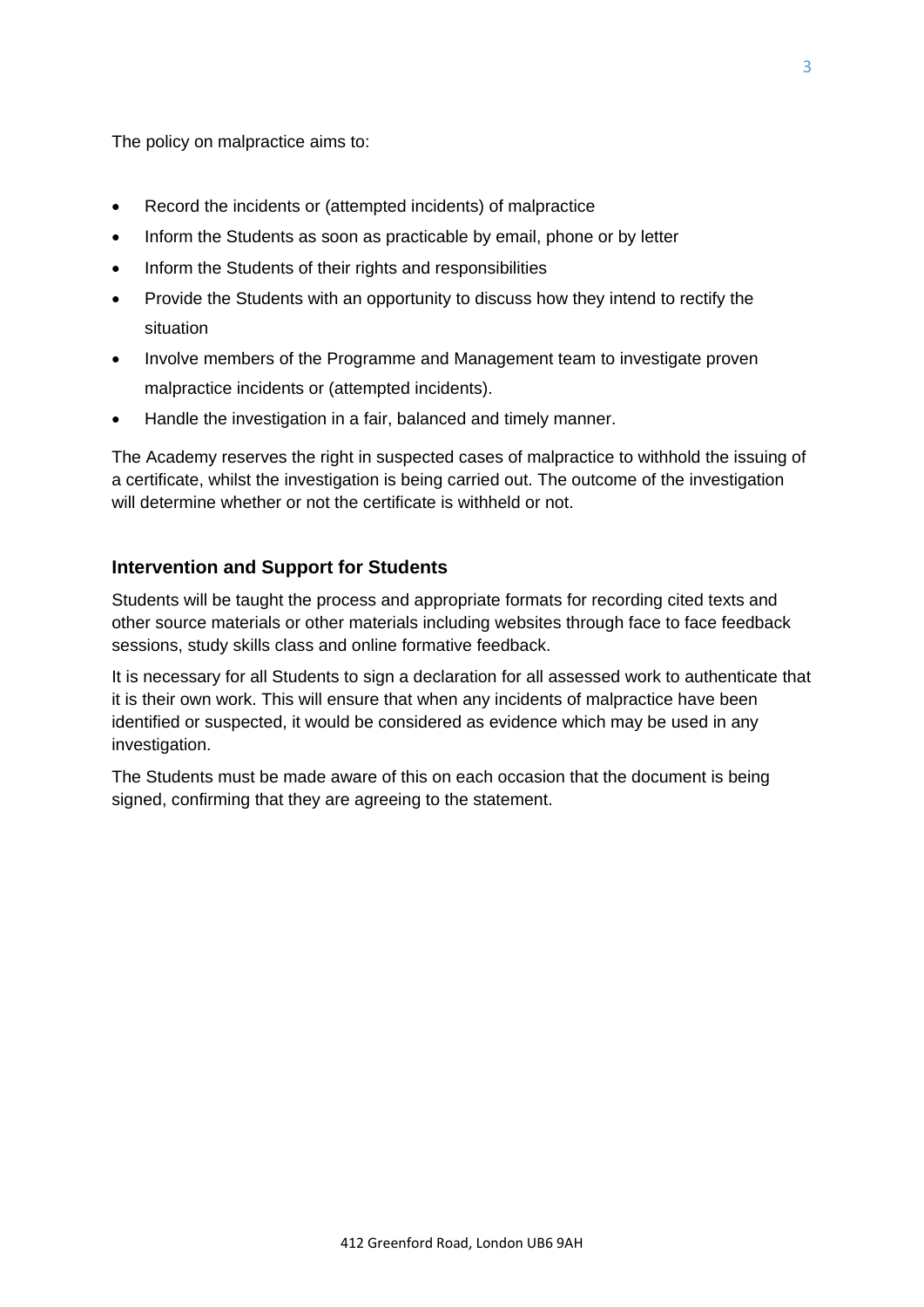# **Student Malpractice**

## **Plagiarism**

**By copying and claiming another person's work as your own**, including artwork, images, words, computer generated work, such as internet sources, inventions whether published or not without appropriately acknowledging the source and giving credit where credit is due. It is therefore essential that:

- quotations from published and unpublished sources are clearly acknowledged;
- web-based materials are not to be directly downloaded into an assignment and are fully referenced like any other source material;
- students do not incorporate materials/assignments purchased or acquired from internet sites or commissioned from sources which write assignments for payment;
- paraphrasing of material from others must be clearly referenced;
- students do not normally incorporate materials previously submitted at this or any other institution towards the completion of an award;
- sources of illustrations, photographs maps and statistics are acknowledged;
- unless students have been instructed to produce a group assignment, students must produce work which is uniquely their own;
- where work is done as part of a group the submission sheet should include a list of all students who contributed to this work.

#### **Collusion**

**By working together with other Students to produce work** that is submitted for assessment as individual work. All parties involved in collusion are considered to be equally guilty of this offence and both will be subject to both the Academy and the awarding organisation guidelines.

#### **Impersonation**

**By pretending to be someone else** in order to produce work for another Student or arranging for another person to take the place of another Student in an assessment or exam.

#### **Fabricated Data**

**By making up or fabricating data.** Fabricated data is defined as any data presented as part of a formal assessment and which has not been obtained by legitimate means of experimentation or enquiry and/or there is insufficient evidence to support its validity. Fabricated data also includes any instance where existing data has been falsified.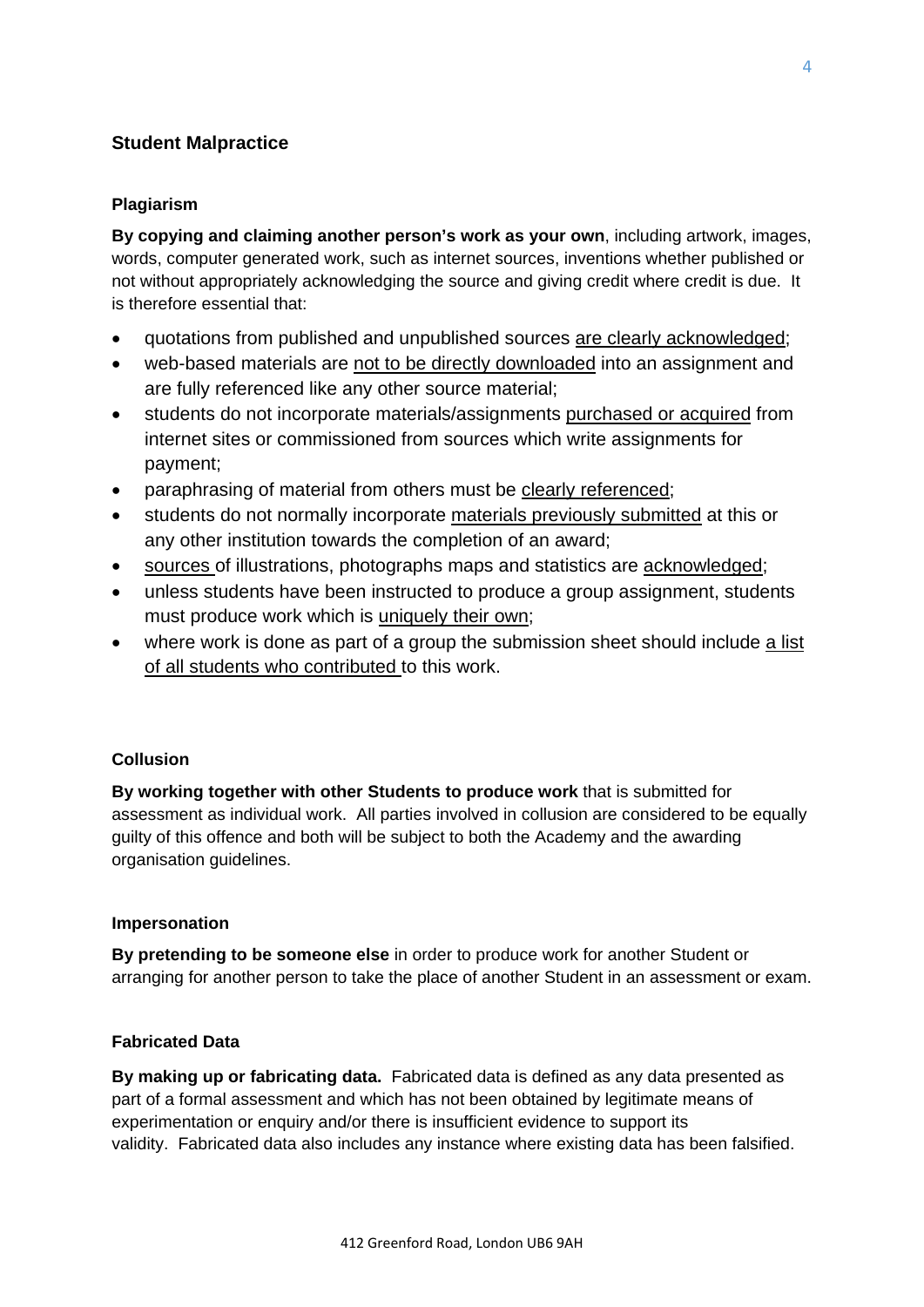#### **Cheating**

**By acting in any way that gains an unfair advantage** through inappropriate methods.

#### **Inappropriate Material**

**By the inclusion of inappropriate, offensive, discriminatory or obscene material** in assessment evidence. This includes vulgarity and swearing that is outside of the context of the assessment, or any material of a discriminatory nature (including racism, sexism and homophobia).

#### **Inappropriate Behaviour**

**By inappropriate behaviour during an internal assessment** that causes disruption to others. This includes shouting and/or aggressive behaviour or language and having an unauthorised electronic device that causes a disturbance in the examination room.

#### **Frivolous Content**

**By producing content that is unrelated to the question** in scripts or coursework.

#### **Student Commitment**

You will admit that if you engage in plagiarism of any sort then you risk your academic career. You are showing no respect for the Academy or the awarding organisation. You also have little or no self-respect.

In order to avoid any such bad practice – cheating – you must be able to say that:

**My answers** to homework, quizzes and examinations **are my own work** (except for assignments that explicitly permit collaboration).

**I did not make solutions** to homework, quizzes or exams **available to anyone else**. This includes both solutions written by me, as well as any official solutions provided by the course staff.

**I did not engage in any other activities that will dishonestly improve my results** or dishonestly improve/hurt the results of others.

**If you cannot agree 100% to all three statements then you are guilty of plagiarism. You are a cheat, without integrity and without self-respect.**

#### **Plagiarism Avoidance**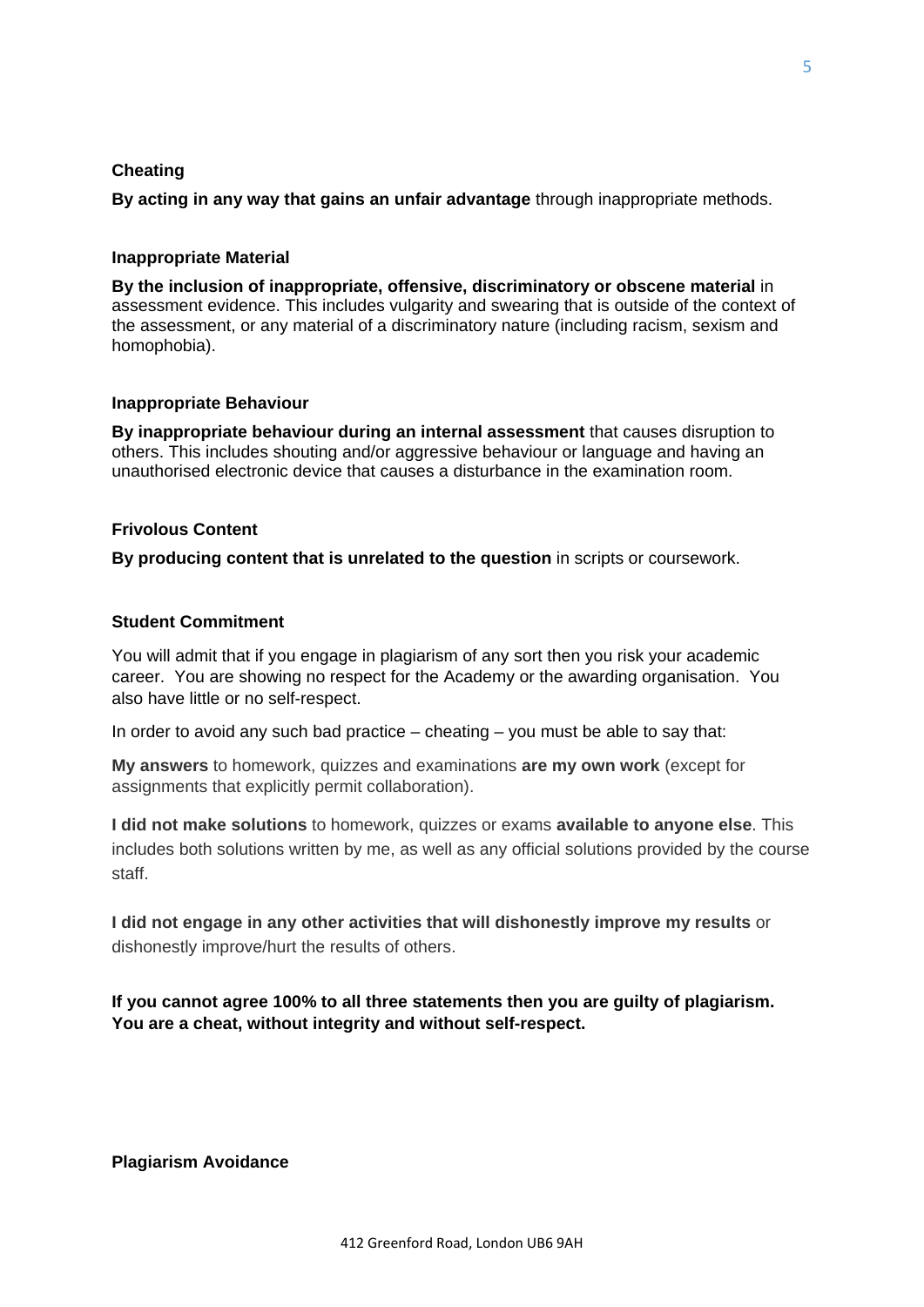All learners will be given a copy of this plagiarism policy, as a basis for discussion, as part of course induction. To minimise the possibilities for plagiarism essay titles and assignments will be, as far as possible, designed so as to make 'copying' or using the work of others unhelpful or inappropriate.

# **Plagiarism Detection**

The Youth Development Academy has access to plagiarism detection software and will periodically run random pieces of work through the program to check instances of plagiarism.

# **Plagiarism Treatment**

- 1. If an assessor suspects plagiarism as defined above, s/he will investigate the matter in confidence with the learner(s) concerned to establish whether plagiarism has indeed taken place.
- 2. If an assessor judges that plagiarism has occurred, the assessor will normally follow validating partner procedures. However, where the Aacdemy is required to use its own procedures, the assessor will report the case to the Internal Verifier, and submit the relevant evidence.
- 3. The Internal Verifier will make a decision based on the evidence provided and, occasionally, further investigation, seeking advice if necessary from one of the Quality Nominee. Where the learner is requested to attend an investigatory hearing, they may seek support with the hearing from the Academic Advisor. The decision should always be reported to the Programme Manager.
- 4. Depending on the extent of the offence and the evidence submitted, first time offenders may be allowed to resubmit the work within two weeks of establishing that plagiarism has taken place. The maximum mark or grade for such re-submitted work will be a pass.
- 5. Second time offenders will incur severe penalties, more specifically, the piece of work in question will be awarded no marks, nor will it be able to be used as evidence for the achievement of any learning outcomes. This will result in non-completion of the learning outcome and failure of the module. The learner's personal assessor and/or course assessor/coordinator will also be fully informed.
- 6. Any case of repeated or final year plagiarism will be treated very seriously and may result in the learner being asked to leave the course.

# **Who will be involved in the Plagiarism/Malpractice Investigations?**

- Course Assessors/Tutors
- Lead Internal Verifier
- Member(s) of the Management Team

# **Who will contact the Student?**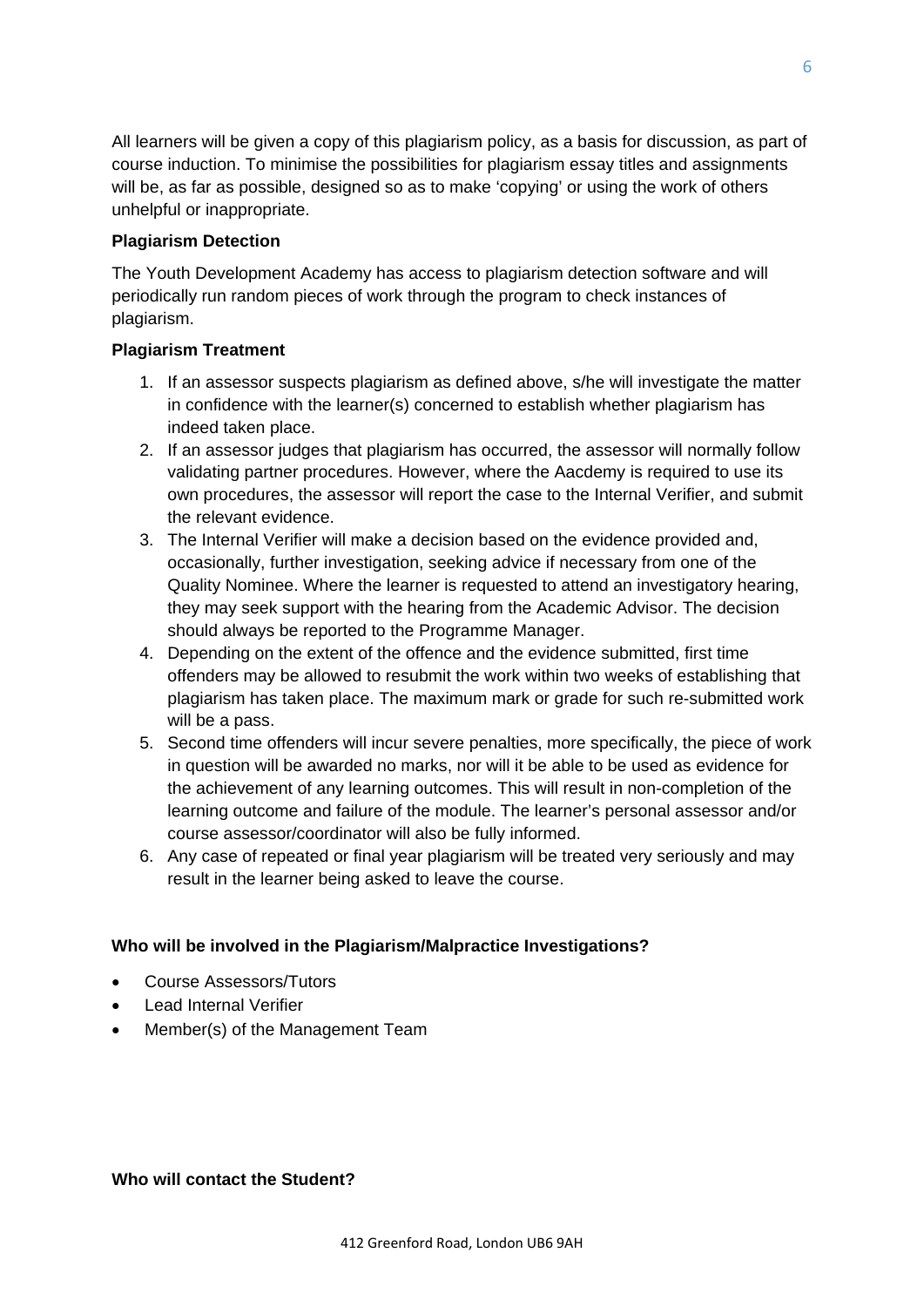- Team member from the Academic Department
- **Lead Internal Verifier**

The Management Team will determine the penalty or penalties that Student may receive after all the processes and procedures have been explored during the course of the investigation.

# **What are the timescales?**

Where any form of malpractice is identified the Student will be given time to re-submit his/her work with the next assignment submission deadlines which are normally at the end of each term.

If on the second submission the Student has been identified or suspected of any incidents or (attempted incidents), then they will be asked to re- enrol and re-do the module in the classroom.

Failure to comply with the above opportunities: the matter will be referred back to the Academic Board for a final decision if plagiarism is found on third occasion. The Academic Board will review the case on an individual basis and depending upon seriousness of the plagiarism, the Academic Board may terminate a student's enrolment at The Youth Development Academy. However, if the student is not satisfied with the decision then they can appeal the decision.

# **Staff Malpractice:**

The following are examples of what the Academy considers to be malpractice by staff.

- Failing to keep awarding organisation assessment records safe and secure.
- Altering assessment and grading records without the proper authority.
- Influencing the outcome of assessment by producing work for Students or providing support that influences the grade awarded.
- Producing false witness statements.
- Allowing evidence which is known not to be the Students own work to be included in assessment.
- Facilitating and allowing impersonation and collusion.
- Inappropriate use of the reasonable adjustments and special considerations policy, where the support has the potential to influence the outcome of the assessment.
- Making fraudulent certification claims and/or claiming for a certificate prior to the Student completing all the requirements for assessment.
- Obtaining unauthorised access to assessment and verification material

#### **Centre Malpractice**

Focused on insecure storage of assessment instruments and marking guidance.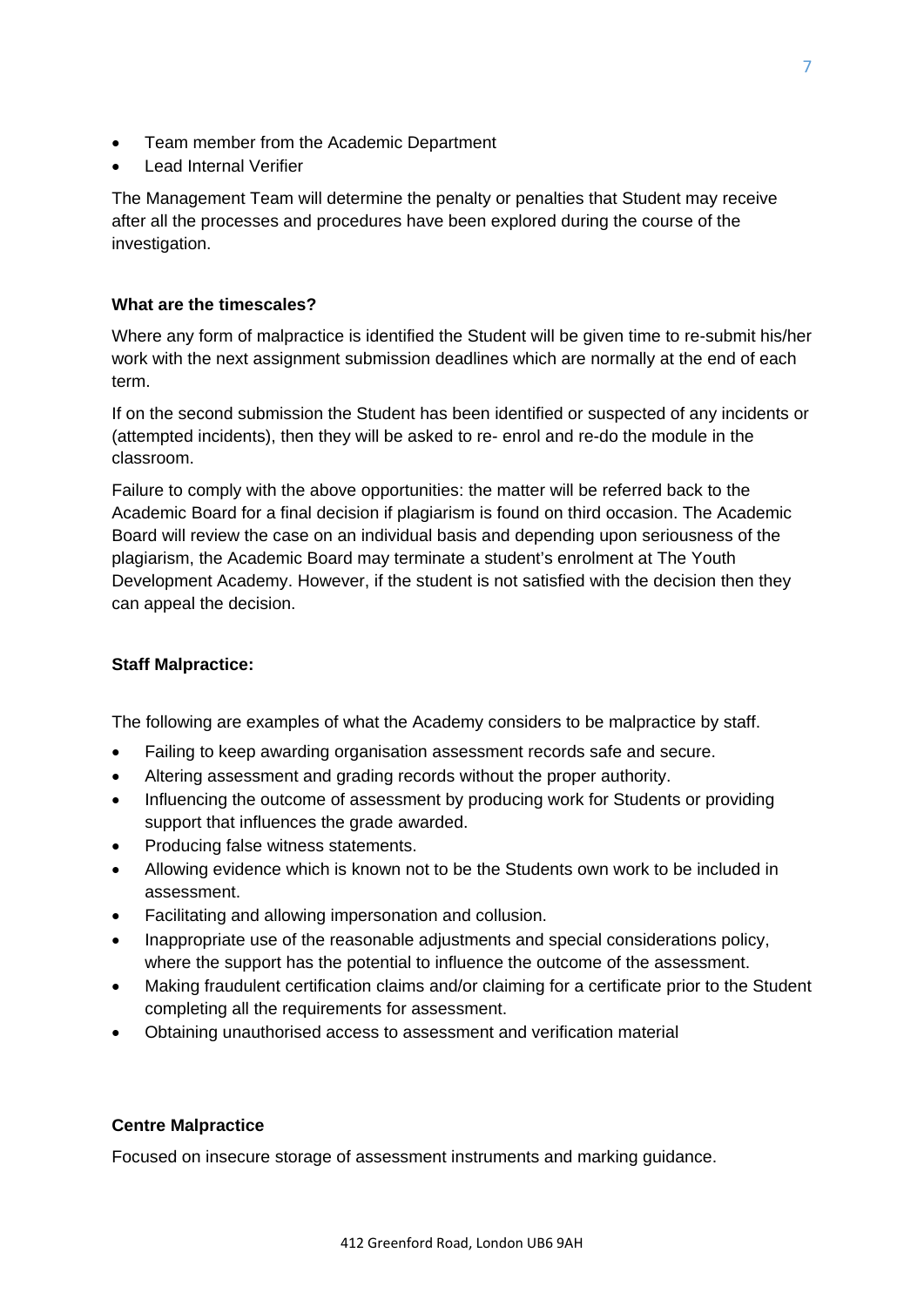- Misuse of assessments, including inappropriate adjustments to assessment decisions.
- Failure to comply with requirements for accurate and safe retention of Learner evidence, assessment and internal verification records.
- Failure to comply with awarding organisation procedures for managing and transferring accurate Learner data.
- Excessive direction from assessors to Learners on how to meet national standards.
- Deliberate falsification of records in order to claim certificates

# **The policy also concerns actions that:**

- compromise, attempt to compromise or may compromise the process of assessment
- undermine the integrity of any qualification or the validity of an exam result or certificate; and/or
- damage the authority, reputation or credibility of the Academy, awarding organisation or any officer or employee

The Management team takes seriously any suspected or reported case of malpractice or maladministration, which may be the result of a deliberate act, neglect, or failure in a practice or system, or due to actions of individual(s).

The Management Team will undertake an investigation in cases of suspected or reported malpractice. The Academy will take appropriate disciplinary actions against the alleged/reported malpractice staff and the awarding organisation will be informed if deemed appropriate depending on the seriousness of the matter

# **Reporting**

Should students or others wish to report possible malpractice or maladministration they should contact the Principal in the first instance.

# **Appeals Procedure**

# **Stage 1 - Review**

Students or staff members may request a review of the decision made following the above process. The review is conducted by a panel consisting of representative(s) of the Academic Board including Director of Academics, Quality Assurance Manager and Principal. The panel will consider the report made initially on the malpractice incident, imposed penalties as well as any new information or evidence subsequently provided by other relevant parties. Following a review, the initial decision may be upheld or overturned, or upheld but with a change to the penalties originally imposed.

**Stage 2 – Appeal**